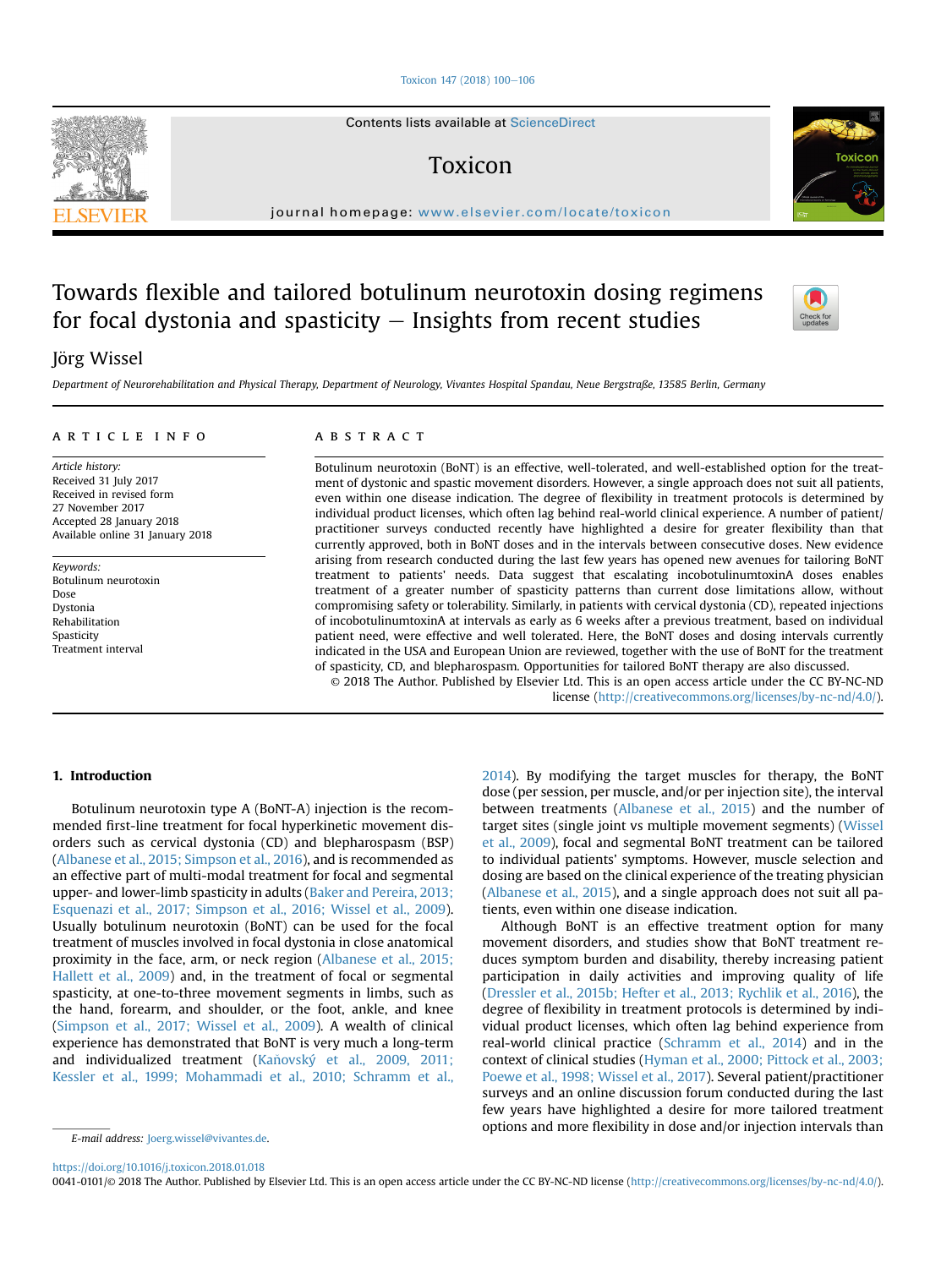#### Abbreviations

| <b>BONT</b> | botulinum neurotoxin         |
|-------------|------------------------------|
| BoNT-A      | botulinum neurotoxin type A  |
| <b>BSP</b>  | blepharospasm                |
| CD.         | cervical dystonia            |
| <b>UMNS</b> | upper motor neurone syndrome |
|             |                              |

those currently approved [\(Bensmail et al., 2014; Poliziani et al.,](#page-5-0) [2016; Sethi et al., 2012\)](#page-5-0). However, despite more than 25 years of clinical experience and numerous guidelines, product licenses, and recommendations for dosing and intervals, there is insufficient evidence from well-designed clinical trials to support higher-thanlabelled doses of BoNT per treatment session and individualized treatment intervals, or to inform changes to product licenses ([Simpson et al., 2016\)](#page-6-0). Here, the BoNT doses and dosing intervals currently indicated in the USA and European Union are reviewed, together with the use of BoNT for the treatment of spasticity, CD, and BSP, and the opportunities for tailoring BoNT therapy to meet individual patients' needs for these conditions are discussed.

## 2. BoNT mechanism of action in dystonic and spastic movement disorders

Dystonia is a movement disorder characterized by slow, typically patterned, twisting, repetitive movements or abnormal postures that are often accompanied by pain and tremor, and are caused by involuntary muscle contractions ([Albanese et al., 2013\)](#page-5-0). There are many types of dystonia with differing and overlapping pathophysiologic features, and clinical diagnostic criteria to characterize the individual subtypes remain an unmet need ([Albanese,](#page-5-0) [2017](#page-5-0)). The most common focal dystonia is CD [\(Epidemiological](#page-5-0) [Study of Dystonia in Europe \[ESDE\] Collaborative Group, 2000\)](#page-5-0), also known as spasmodic torticollis ([Chan et al., 1991\)](#page-5-0). CD is characterized by abnormal head, neck, and shoulder posture caused by contraction of the cervical muscles, which may be accompanied by involuntary movements that are sometimes tremulous [\(Albanese](#page-5-0) [et al., 2015; Chan et al., 1991\)](#page-5-0), and the diagnosis of CD is considered an easy one, based on clinical experience [\(Albanese, 2017](#page-5-0)). The second most frequent focal dystonia is BSP [\(Epidemiological](#page-5-0) [Study of Dystonia in Europe \[ESDE\] Collaborative Group, 2000\)](#page-5-0), a cranio-facial dystonia characterized by repetitive, bilateral, involuntary contraction of the orbicularis oculi, resulting in spasmodic eyelid contraction, which forms the basis of diagnosis ([Defazio et al., 2013](#page-5-0)).

Spasticity, defined by Young in 1994 [\(Young, 1994](#page-6-0)), is only one component of the upper motor neurone syndrome (UMNS) ([Wissel](#page-6-0) [et al., 2009\)](#page-6-0). UMNS occurs following a lesion in the cerebrum or spinal cord that alters sensorimotor structures, and can be caused by stroke, spinal-cord injury, brain injury, or other neurologic conditions and neurodegenerative diseases [\(Wissel et al., 2009\)](#page-6-0). In everyday clinical use, the term "spasticity" collectively describes a combination of clinical signs and was originally defined by J.W. Lance in the 1980s as, "a motor disorder characterized by a velocitydependent increase in tonic stretch reflexes with exaggerated tendon jerks, resulting from hyper excitability of the stretch reflex, as one component of the UMNS" [\(Lance, 1980\)](#page-6-0). In 2005, Pandyan et al. redefined spasticity as, "disordered sensori-motor control, resulting from an UMN lesion, presenting as intermittent or sustained involuntary activation of muscles", focusing on the positive features (characterized by increased levels of involuntary motor activity) of the UMNS, while excluding the negative features (characterized by reduced levels of voluntary motor activity) of the syndrome and the biomechanical alterations in joints and soft tissue [\(Pandyan et al.,](#page-6-0) [2005\)](#page-6-0).

The clinical features and changing understanding of dystonia ([Albanese et al., 2013; Albanese, 2017; Phukan et al., 2011\)](#page-5-0) and spasticity [\(Trompetto et al., 2014; Wissel et al., 2009\)](#page-6-0) have been reviewed extensively in the literature. Although distinct conditions, dystonia and spasticity have common traits, including the characteristic involuntary muscle hyperactivity and co-contractions that may lead to disturbed movement performance, involuntary movements, spasms, and altered joint positions due to imbalance of antagonistic muscles, resulting in disfigurement and pain. Muscle hyperactivity can be effectively targeted by BoNT therapy through acetylcholine blockade at the neuromuscular junction with blockade of the extra- and intra-fusal muscle fibers and nerve terminals, as reviewed by [Dressler and Adib Saberi \(2005\)](#page-5-0) and [Kumar](#page-6-0) [et al. \(2016\)](#page-6-0). However, the effects of BoNT treatment are temporary, which may be attributed to the re-establishment of synaptic contacts with the denervated muscle through a proposed mechanism of motor-neurone sprouting ([de Paiva et al., 1999\)](#page-5-0). The duration of BoNT treatment effect varies from patient to patient, from  $9-10$  to over 17 weeks ([Marsh et al., 2014; Sethi et al., 2012\)](#page-6-0) with a mean duration of 13.2-13.5 weeks in patients with CD ([Marsh et al., 2014\)](#page-6-0) and a mean (standard deviation) duration of 9.3 (4.0) weeks in patients with post-stroke spasticity [\(Bensmail et al., 2014\)](#page-5-0). Dosedependent effects of BoNT treatments have also been documented, with increasing doses of BoNT being associated with the greatest effects on muscle tone in patients with post-stroke spasticity [\(Pittock et al., 2003; Yablon et al., 2011\)](#page-6-0).

Common adverse events associated with BoNT treatment include injection-site pain and diffusion of the toxin from the injection site into neighbouring muscles causing inadvertent weakness, with symptoms including: dysphagia, following injection of the neck muscles; ptosis, following injection of the orbicularis oculi; and weakness of adjacent muscles, following injection of the limb muscles ([Allergan Inc., 2017; Ipsen Biopharm Ltd, 2017; Merz](#page-5-0) [Pharmaceuticals LLC, 2015; Solstice Neurosciences Inc, 2009\)](#page-5-0). However, a wealth of clinical evidence is accumulating to show that BoNT treatment is well tolerated, and typically associated with few adverse events, which are generally transient and mild-tomoderate in severity ([Dong et al., 2017; Naumann and Jankovic,](#page-5-0) [2004\)](#page-5-0).

### 3. BoNT treatment of dystonia and spasticity

Licensed indications for BoNT treatment, dosing, and injection intervals are influenced by the regulatory authorities in different countries. Three BoNT-A formulations (onabotulinumtoxinA, Botox®, Allergan Inc; abobotulinumtoxinA, Dysport®, Ipsen Biopharm Ltd; incobotulinumtoxinA, Xeomin®, Merz Pharmaceuticals GmbH) and one BoNT type-B formulation (rimabotulinumtoxinB, Myobloc®/ NeuroBloc®, Solstice Neurosciences Inc/Eisai Ltd) are currently approved in the USA and European Union for the treatment of dystonia and/or spasticity. [Table 1](#page-2-0) provides a snapshot of the current US Food and Drug Administration (FDA) and the European Medicines Agency (EMA) approval (focusing on UK approval as an example) for these formulations as they relate to the treatment of dystonia and spasticity in adults. Similarities and differences in clinical indications, BoNT doses, and dosing intervals between regions and formulations are highlighted. The level of clinical evidence referred to in currently available US and European guideline recommendations is included in [Table 1](#page-2-0) for comparison. There are several national and international guidelines and consensus statements relating to the use of BoNT in spasticity and dystonia, which are based on clinical evidence and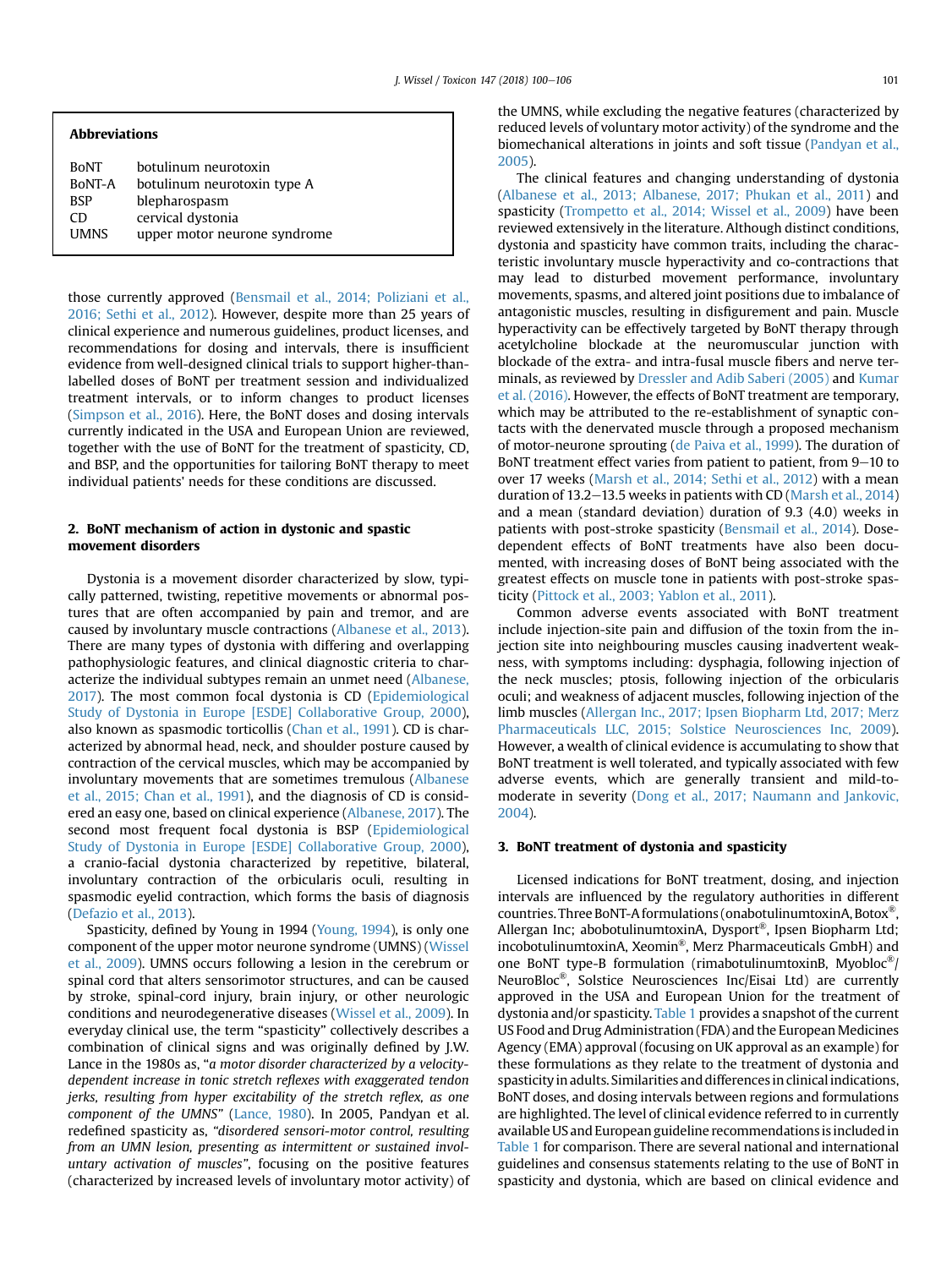#### <span id="page-2-0"></span>Table 1

Total approved doses, injection intervals and recommendations for the use of BoNT formulations for the treatment of dystonia (blepharospasm, cervical dystonia) and spasticity (upper and lower limb) in adults.

|                          |                                                                                        |                                                                                                                                                                                                                             | US                                                                         |                                                          |                                                             | EU                                                                            |                                                                    |                                                             |
|--------------------------|----------------------------------------------------------------------------------------|-----------------------------------------------------------------------------------------------------------------------------------------------------------------------------------------------------------------------------|----------------------------------------------------------------------------|----------------------------------------------------------|-------------------------------------------------------------|-------------------------------------------------------------------------------|--------------------------------------------------------------------|-------------------------------------------------------------|
| Indication               | <b>BoNT</b> formulation                                                                | Brand name (manufacturer)                                                                                                                                                                                                   | Approved<br>dose <sup>a, b, c, d</sup>                                     | Approved<br>interval <sup>a, b, c, d</sup>               | Guideline<br>recommendation.<br>evidence class <sup>1</sup> | Approved<br>dose <sup>e, f, g, h</sup>                                        | Approved<br>interval <sup>e, f, g, h</sup>                         | Guideline<br>recommendation.<br>evidence class <sup>1</sup> |
| Cervical<br>dystonia     | OnabotulinumtoxinA<br>AbobotulinumtoxinA<br>IncobotulinumtoxinA<br>RimabotulinumtoxinB | Botox <sup>®</sup> (Allergan Inc)<br>Dysport <sup>®</sup> (Ipsen Biopharm Ltd)<br>Xeomin <sup>®</sup> (Merz Pharmaceuticals GmbH)<br>$M$ yobloc®/NeuroBloc®<br>(Solstice Neurosciences Inc/Eisai Ltd)                       | Up to 400 U<br>$250 - 1000 U1$<br>120 $-240$ U <sup>2</sup><br>2500-5000 U | $\geq$ 12 weeks<br>>12 weeks<br>>12 weeks<br>$>12$ weeks | Level B<br>Level A<br>Level B<br>Level A                    | Up to 300 U<br>$250 - 1000$ U<br>Up to 300 $U^3$<br>$<$ 10,000 U <sup>4</sup> | $\geq$ 10 weeks<br>$>12$ weeks<br>$>10$ weeks<br>>12 weeks         | Class I/Ia<br>Class I/Ia<br>Class I/Ia<br>Class I/Ia        |
| Blepharospasm            | OnabotulinumtoxinA<br>AbobotulinumtoxinA                                               | Botox <sup>®</sup> (Allergan Inc)<br>Dysport <sup>®</sup> (Ipsen Biopharm Ltd)                                                                                                                                              | 200 U<br>NA                                                                | $>12$ weeks                                              | Level B<br>Level C                                          | Up to 100 U<br>240 U (up to<br>120 U per eye                                  | >12 weeks<br>>12 weeks                                             |                                                             |
|                          | IncobotulinumtoxinA                                                                    | Xeomin <sup>®</sup> (Merz Pharmaceuticals GmbH)                                                                                                                                                                             | 70 U<br>$(35 \text{ U/eye})^5$                                             | >12 weeks                                                | Level B                                                     | 100 U (25-50 U<br>per eye)                                                    | >12 weeks                                                          |                                                             |
|                          | RimabotulinumtoxinB                                                                    | Myobloc <sup>®</sup> /NeuroBloc <sup>®</sup> (Solstice Neurosciences<br>Inc/Eisai Ltd)                                                                                                                                      | <b>NA</b>                                                                  |                                                          | Level U                                                     | NA                                                                            |                                                                    |                                                             |
| Upper-limb<br>spasticity | OnabotulinumtoxinA<br>AbobotulinumtoxinA<br>IncobotulinumtoxinA<br>RimabotulinumtoxinB | Botox <sup>®</sup> (Allergan Inc)<br>Dysport <sup>®</sup> (Ipsen Biopharm Ltd)<br>Xeomin <sup>®</sup> (Merz Pharmaceuticals GmbH)<br>Myobloc <sup>®</sup> /NeuroBloc <sup>®</sup> (Solstice Neurosciences<br>Inc/Eisai Ltd) | Up to 400 U<br>$500 - 1000$ U<br>Up to 400 U<br><b>NA</b>                  | $>12$ weeks<br>$>12$ weeks<br>>12 weeks                  | Level A<br>Level A<br>Level A<br>Level B                    | $200 - 240$ U <sup>6</sup><br>$500 - 1000$ U<br>Up to 400 $U^6$<br><b>NA</b>  | $>12$ weeks <sup>6</sup><br>>12 weeks<br>$>$ 12 weeks <sup>6</sup> | Class Ib<br>Class Ib                                        |
| Lower-limb<br>spasticity | OnabotulinumtoxinA<br>AbobotulinumtoxinA<br>IncobotulinumtoxinA<br>RimabotulinumtoxinB | Botox <sup>®</sup> (Allergan Inc)<br>Dysport <sup>®</sup> (Ipsen Biopharm Ltd)<br>Xeomin <sup>®</sup> (Merz Pharmaceuticals GmbH)<br>Myobloc®/NeuroBloc® (Solstice Neurosciences<br>Inc/Eisai Ltd)                          | $300 - 400$ U<br>$<$ 1500 U<br><b>NA</b><br><b>NA</b>                      | $>12$ weeks<br>$>12$ weeks                               | Level A<br>Level A<br>Level U<br>Level U                    | 300 U <sup>6</sup><br>$<$ 1500 U <sup>7</sup><br><b>NA</b><br><b>NA</b>       | $>$ 12 weeks <sup>6</sup><br>$>$ 12 weeks <sup>7</sup>             | Class Ib<br>Class Ib                                        |

Approval in the United Kingdom is cited as a general example of EU approval. Total approved doses and minimum injection interval are shown for selected product indications as they relate to the treatment of spasticity, blepharospasm and cervical dystonia in adults. See Summaries of Product Characteristics for full product indications.<sup>a-h</sup> Doses should be divided between the muscles for treatment. BoNT, botulinum neurotoxin; EU, European Union; NA, not approved; US, United States.

1Initial recommended dose 500 U.

2Initial recommended dose 120 U. Initial doses of 120 U and 240 U were used in clinical trials.

<sup>3</sup>A maximum of 50 U at any one injection site.

4Initial dose 10,000 U. Initial dose of <sup>5000</sup> <sup>U</sup> may also be considered.

5Indicated for patients previously treated with onabotulinumtoxinA.

<sup>6</sup>Indicated for post-stroke spasticity.

 $<sup>7</sup>$ Indicated for upper-limb spasticity and lower-limb spasticity affecting the ankle joint as a result of stroke or traumatic brain injury.</sup>

<sup>a</sup>Allergan Inc. Highlights of prescribing information - Botox®, April 2017. Available at: [https://www.accessdata.fda.gov/drugsatfda\\_docs/label/2017/103000s5302lbl.pdf.](https://www.accessdata.fda.gov/drugsatfda_docs/label/2017/103000s5302lbl.pdf)

bIpsen Biopharm Ltd. Highlights of prescribing information <sup>e</sup> Dysport®, June 2017. Available at: [https://www.accessdata.fda.gov/drugsatfda\\_docs/label/2017/125274s109lbl.pdf](https://www.accessdata.fda.gov/drugsatfda_docs/label/2017/125274s109lbl.pdf).

cMerz Pharmaceuticals LLC. Highlights of prescribing information <sup>e</sup> Xeomin®, December 2015. Available at: [https://www.accessdata.fda.gov/drugsatfda\\_docs/label/2015/125360s067lbl.pdf](https://www.accessdata.fda.gov/drugsatfda_docs/label/2015/125360s067lbl.pdf).

dSolstice Neurosciences Inc. FDA-approved labelling - Myobloc®, July 2009. Available at: [https://www.accessdata.fda.gov/drugsatfda\\_docs/label/2009/103846s5120lbl.pdf.](https://www.accessdata.fda.gov/drugsatfda_docs/label/2009/103846s5120lbl.pdf)

eAllergan Ltd. Botox® <sup>100</sup> <sup>U</sup> Summary of Product Characteristics, March 2017. Available at: <http://www.medicines.org.uk/EMC/medicine/112/SPC/>.

fIpsen Ltd. Dysport® <sup>300</sup> <sup>U</sup> Summary of Product Characteristics, July 2017. Available at: [http://www.medicines.org.uk/EMC/medicine/870/SPC/.](http://www.medicines.org.uk/EMC/medicine/870/SPC/)

gMerz Pharma UK Ltd. Xeomin® <sup>100</sup> <sup>U</sup> Summary of Product Characteristics, July 2016. Available at: <https://www.medicines.org.uk/emc/medicine/20666>.

h<sub>Eisai</sub> Ltd. NeuroBloc<sup>®</sup> 5000 U Summary of Product Characteristics, April 2017. Available at: <http://www.medicines.org.uk/emc/medicine/20568>.

i[Simpson](#page-6-0) et al., 2016.

j[Albanese](#page-5-0) et al., 2015; Wissel et al., 2009.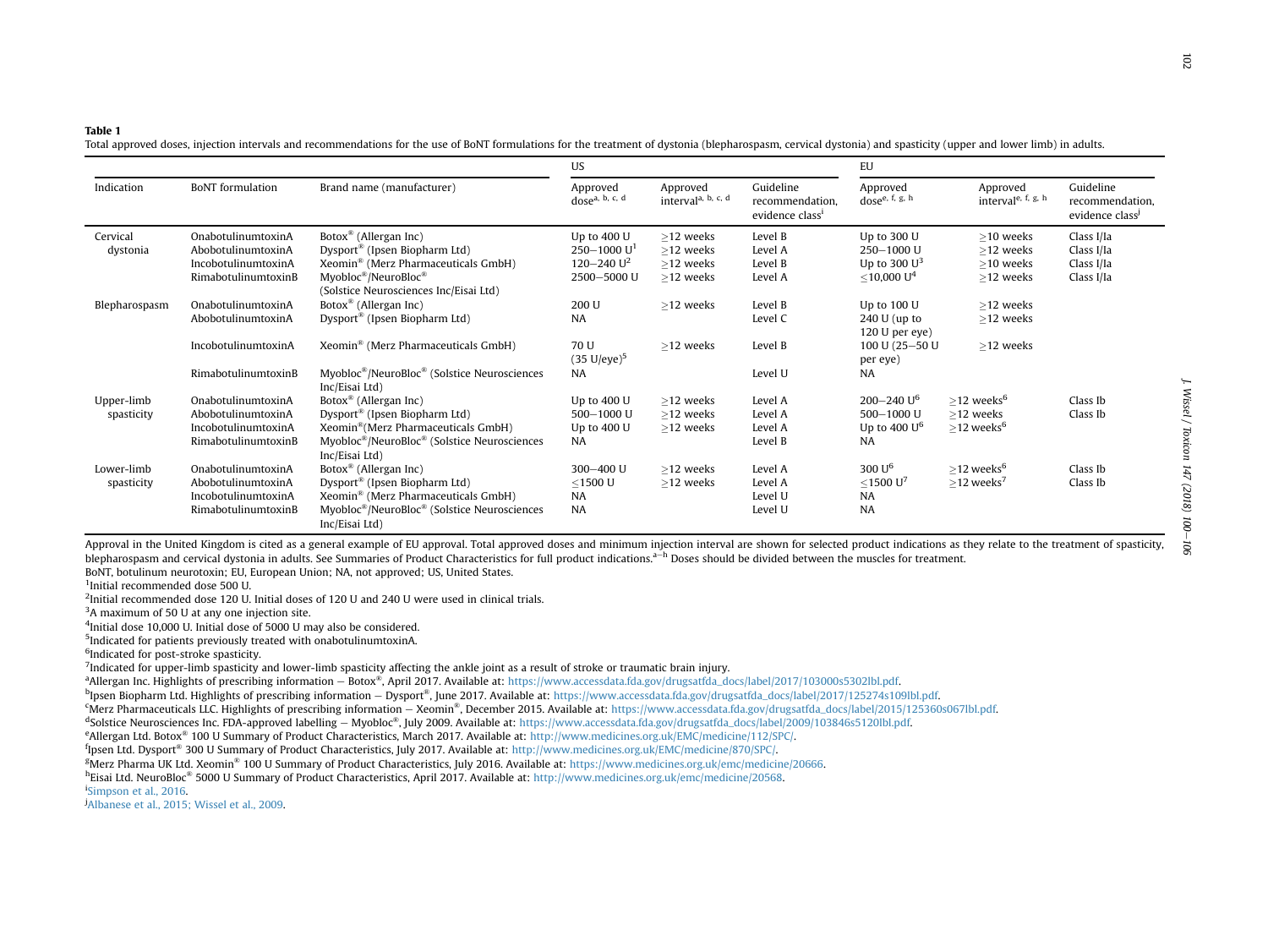expert opinion at the time of compilation [\(Albanese et al., 2015;](#page-5-0) [Esquenazi et al., 2017; Hallett et al., 2009; Sheean et al., 2010;](#page-5-0) [Simpson et al., 2016, 2017; Wissel et al., 2009\)](#page-5-0). Both product licenses and guideline recommendations often lag behind real-world clinical experience; for example, there has been no change to the BoNT dosing recommendations for BSP for over two decades. Furthermore, the authors of a European consensus statement on the management of CD stated that evidence for a fixed injection interval of 12 weeks in patients with CD was lacking and that patients may benefit from more flexible and individualized treatment ([Albanese](#page-5-0) [et al., 2015](#page-5-0)). Current practice towards individualized treatment goes well beyond existing labelling restrictions. As discussed below, new evidence following research conducted in the last few years shows that the thinking around how patients are treated has evolved and opens new avenues for treatment.

## 4. BoNT treatment of dystonia and spasticity in clinical practice

Evidence has shown that clinical efficacy is improved when muscle selection for BoNT injections is performed by experienced clinicians under appropriate guidance techniques, such as ultrasound ([Picelli et al., 2012, 2014](#page-6-0)), motor point/endplate targeting, or electromyography [\(Wissel et al., 2009](#page-6-0)), to ensure accurate placement of the toxin. Furthermore, BoNT is recommended as part of a multi-disciplinary approach involving synergistic treatments (casting, splinting, physiotherapy, occupational therapy, and robotics) performed by teams of physical medicine and rehabilitation specialists ([Sheean et al., 2010; Simpson et al., 2017; Wissel et al.,](#page-6-0) [2009\)](#page-6-0). Data suggest that the clinical efficacy of BoNT may also be improved by combining treatment with rehabilitation measures such as stretching in comparison with BoNT treatment alone ([Kinnear et al., 2014\)](#page-6-0). Additionally, certain factors can be adapted to tailor treatment to individual patient needs, including injection sites per muscle and dilution of the toxin [\(Gracies et al., 2009\)](#page-5-0). Two key factors are modulation of the BoNT dose administered per injection session and the interval between consecutive doses, discussed below.

## 4.1. Modulation of BoNT dose

A survey conducted in Europe and North America showed that overall patient satisfaction with BoNT-A treatment for post-stroke spasticity was very high, with the highest levels of satisfaction being associated with peak efficacy of the toxin ([Bensmail et al.,](#page-5-0) [2014\)](#page-5-0). However, when asked what percentage of patients would benefit "very much", "moderately", or "not at all" from higher-thanlabelled BoNT doses, physicians estimated that therapy outcome and patient satisfaction could be improved in 75.8% and 78.8% of patients with post-stroke spasticity, respectively ([Bensmail et al.,](#page-5-0) [2014\)](#page-5-0). Similarly, in an international survey in Europe, Canada, Mexico, and Russia, 60.9% of physicians stated that they would inject higher doses of BoNT for the treatment of spasticity if indicated ([Harriss et al., 2014](#page-5-0)). Unpublished data from this investigation indicate that physicians would inject mean doses of incobotulinumtoxinA 651 U, onabotulinumtoxinA 640 U, and abobotulinumtoxinA 1751 U if indicated ([Harriss et al., 2016\)](#page-5-0) (poster presented at TOXINS 2017) compared with maximum approved doses of 400 U, 400 U, and 1000 U for incobotulinumtoxinA, onabotulinumtoxinA, and abobotulinumtoxinA, respectively in the USA ([Table 1](#page-2-0)), highlighting a discrepancy between currently approved doses and those desired in clinical practice.

Post-stroke spasticity is a significant health problem negatively impacting the quality of life of stroke survivors [\(Doan et al., 2012;](#page-5-0) [Gillard et al., 2015\)](#page-5-0). In most patients with post-stroke spasticity, both upper- and lower-limb function are affected ([Watkins et al.,](#page-6-0) [2002\)](#page-6-0). One challenge of treating multi-focal spasticity is that the BoNT doses required to treat all spasticity patterns effectively may exceed the maximum doses currently approved for each treatment cycle [\(Wissel et al., 2017](#page-6-0)). Furthermore, BoNT treatment of the lower limb is not covered by all product licenses ([Table 1\)](#page-2-0). Although patient and practitioner surveys provide important information relating to patient needs, more large-scale prospective studies investigating different BoNT treatment protocols are required to inform any potential changes to product licences.

The tolerability of higher-than-labelled doses of BoNT has been reported [\(Baricich et al., 2015; Dressler et al., 2015a; Intiso et al.,](#page-5-0) [2014; Santamato et al., 2013, 2015\)](#page-5-0), but not studied extensively in large prospective trials, until recently. The TOWER study was a prospective, open-label, single-arm, multicenter, dose-titration study that primarily investigated the safety, but also the efficacy, of higher BoNT doses than used previously. Total-body doses of incobotulinumtoxinA, from the maximum approved upper-limb dose of 400 U up to 800 U, were administered during three injection cycles in 155 patients with upper- and lower-limb spasticity of the same body side due to cerebral lesions ([Wissel et al., 2017\)](#page-6-0), allowing the combined treatment of both upper- and lower-limb spasticity patterns. In Cycles 1 and 2, patients received 400 U and 600 U, respectively, into the upper and/or lower limb. In Cycle 3, patients received total-body doses of 800 U into both the upper and lower limbs. A maximal total dose of 600 U per limb was administered and each injection cycle was followed by  $12-16$  weeks of observation.

Over 93% of patients received doses of >700 U in Cycle 3 ([Wissel](#page-6-0) [et al., 2017](#page-6-0)), and escalating incobotulinumtoxinA doses were effective and well tolerated. There was no increase in the incidence of adverse events with increasing dose or repeated injections and no secondary non-response due to neutralizing antibodies. Results showed a significant improvement in mean resistance to passive movement between the injection cycle baseline and 4 weeks postinjection in all cycles (P < 0.0001), which increased throughout the study. In addition, the proportion of patients achieving at least three of a possible four treatment goals increased at each injection cycle (25.2%, 50.7%, and 68.6% at Cycles 1, 2, and 3, respectively) ([Wissel et al., 2017\)](#page-6-0). Results of the TOWER study support the conclusion that escalating incobotulinumtoxinA total-body doses (up to 800 U) allows the treatment of an increasing number of spasticity patterns at a single treatment session without compromising safety or tolerability. However, more prospective studies with incobotulinumtoxinA and other BoNT formulations are required to confirm this result.

#### 4.2. Modulation of intervals between BoNT injections

Early retrospective studies found a correlation between higher cumulative doses of BoNT in patients with CD and the incidence of neutralizing antibodies, particularly when patients received higher doses per treatment or top-up injections at intervals of <4 weeks ([Greene et al., 1994; Jankovic and Schwartz, 1995\)](#page-5-0). This invoked caution in terms of injection intervals and forms the basis for the currently approved injection intervals ([Albanese et al., 2015\)](#page-5-0) ([Table 1](#page-2-0)). However, these results may reflect the lack of purity in early onabotulinumtoxinA formulations [\(Jankovic et al., 2003\)](#page-5-0), which led to up to 23% of patients developing neutralizing antibodies ([Jankovic and Schwartz, 1995](#page-5-0)).

A subsequent study in patients with CD showed that abobotulinumtoxinA injected at approximately 3-monthly intervals was well tolerated and resulted in sustained disease management over more than six treatment cycles. There was no incidence of new adverse events and neutralizing antibodies were detected in 2% of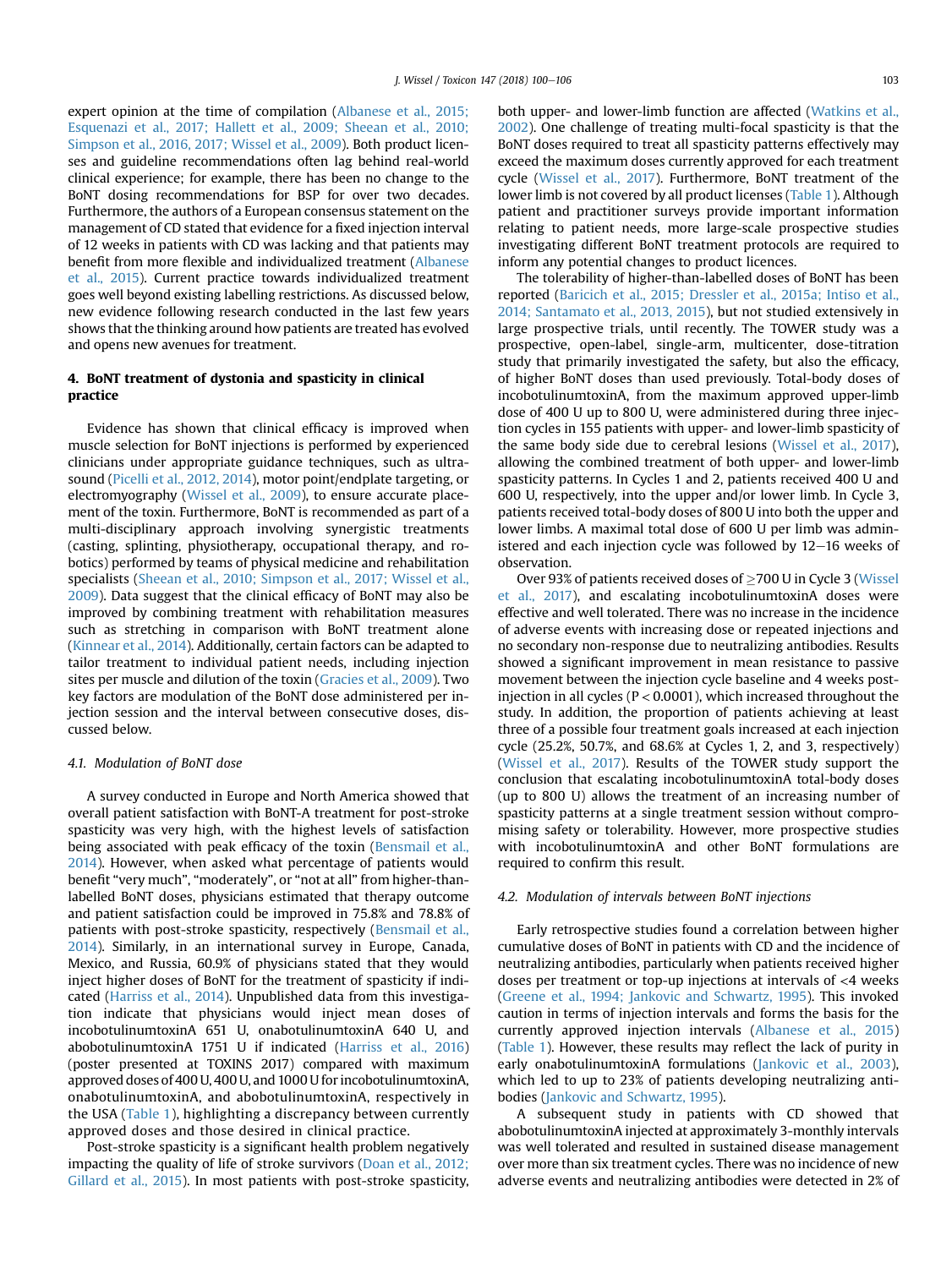patients, although a further 5% experienced clinical nonresponsiveness ([Kessler et al., 1999](#page-6-0)).

Although BoNT treatment is effective, the effects are temporary and many patients experience waning and re-emergence of symptoms before the end of the treatment cycle ([Dressler et al.,](#page-5-0) [2015c\)](#page-5-0). Consistent with this, and despite recommendations for a minimum interval of  $10-12$  weeks between injections for the treatment of dystonia and 12 weeks for spasticity, evidence from a survey of patients with post-stroke spasticity suggests that shorter intervals between BoNT treatments would be preferred by many patients ([Bensmail et al., 2014](#page-5-0)). When asked if, given the choice, they would have liked a re-injection on the day of the interview  $(7-10$  weeks since the last injection), >73% of patients would have preferred re-injection at this point. When specifically asked about their preferred treatment interval, 43.4% of patients would have preferred treatment intervals of <10 weeks (Fig. 1) [\(Bensmail et al.,](#page-5-0) [2014](#page-5-0)). A similar survey conducted in patients with CD reported that 45.6% of patients would have preferred treatment intervals of  $\leq$ 10 weeks and the median preferred interval ranged from  $10-12$  weeks ([Sethi et al., 2012](#page-6-0)).

(a) Injection intervals given (n=79)\*



(b) Injection intervals preferred (n=76)



\*Patients with injection intervals <10 weeks were excluded from the survey \*No data were available for 3 patients; percentages were calculated based on 76 patients

Fig. 1. Patient survey  $-$  preferred versus actual injection intervals for BoNT treatment of post-stroke spasticity, Bensmail D et al. Journal of Medical Economics, September 2014. Satisfaction with botulinum toxin treatment in post-stroke spasticity: Results from two cross-sectional surveys (patients and physicians). Reprinted by permission of the publisher Taylor & Francis Ltd [\(http://www.tandfonline.com/](http://www.tandfonline.com/)).

While shorter injection cycles may be used in clinical practice for BoNT treatment of spasticity, there are no prospective safety and tolerability data available to support such an amendment to the recommended treatment schedule. However, three prospective studies of incobotulinumtoxinA treatment conducted in CD ([Comella et al., 2011; Evidente et al., 2013](#page-5-0)) and BSP [\(Truong et al.,](#page-6-0) [2013\)](#page-6-0) showed that incobotulinumtoxinA treatment was effective and well tolerated, with no new or unexpected safety concerns following repeated injections at intervals based largely on patient requirement. Re-injections could be performed as early as 6 weeks after a previous treatment if patients spontaneously requested it and if retreatment was deemed necessary by clinical assessment ([Evidente et al., 2013; Truong et al., 2013\)](#page-5-0).

Post-hoc analysis showed that 44.9% of a total of 821 incobotulinumtoxinA injections in patients with CD and 44.9% of a total of 461 injections in patients with BSP were given at injection intervals <12 weeks ([Evidente et al., 2014\)](#page-5-0) (Fig. 2). Importantly, with flexible injection intervals  $(6-20$  weeks), the incidence of adverse events did not change when injection intervals were





All incobotulinumtoxinA injections (main period and extension period) with treatment intervals of 6-20 weeks were included in the analyses. Any injection interval that was not a whole number, when counted in weeks, was allocated<br>to the next higher week.

Fig. 2. Post-hoc analysis data of incobotulinumtoxinA injection intervals received in response to clinical need in patients with blepharospasm and cervical dystonia. Reprinted with permission from Evidente VGH et al. Journal of Neurological Sciences 2014.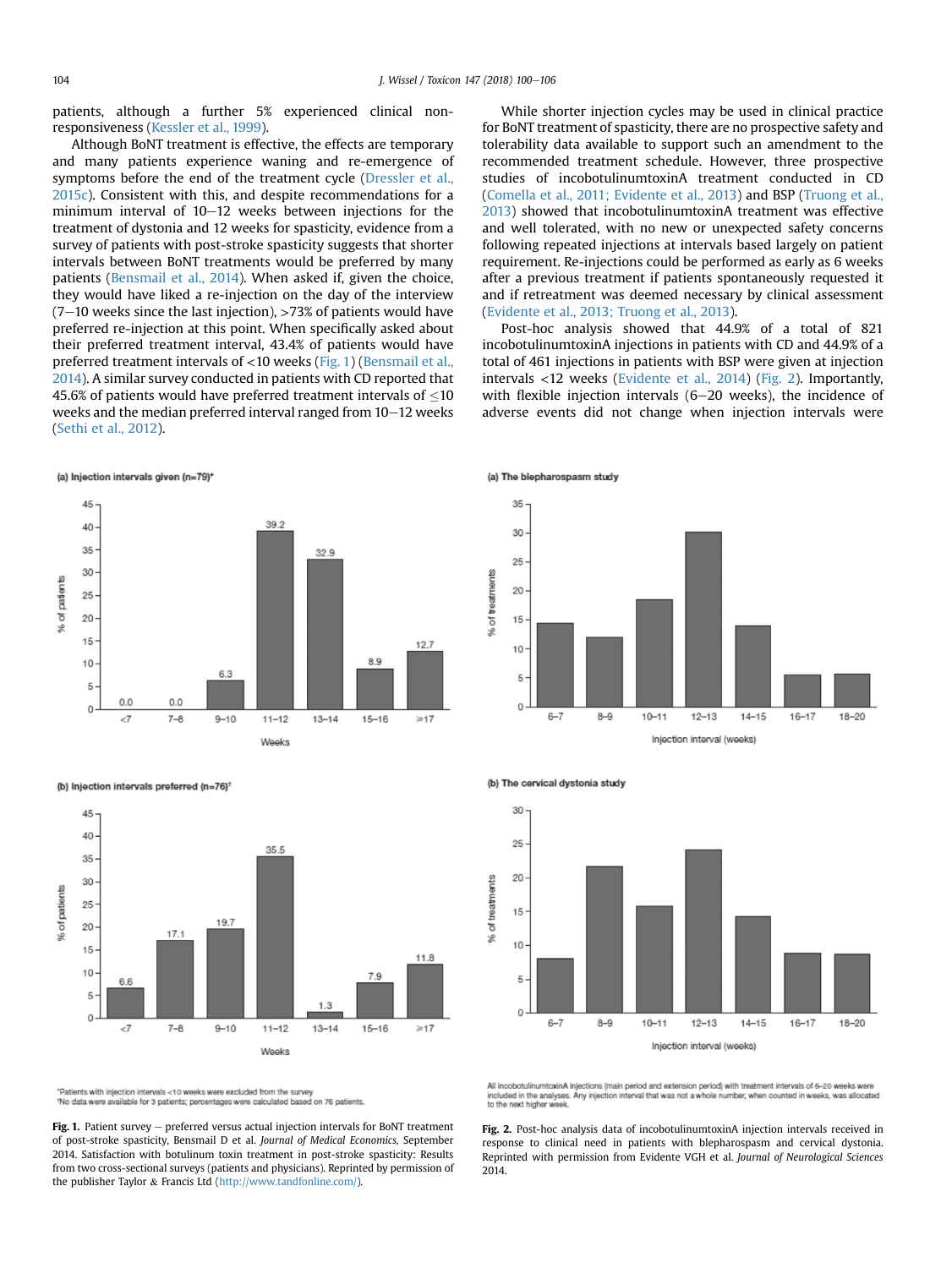<span id="page-5-0"></span>adjusted and there was no increase in the proportion of patients developing neutralizing antibodies at trial termination versus baseline (Evidente et al., 2013).

#### 5. Summary

Individualized treatment of dystonic and spastic movement disorders may be enabled with BoNT treatment. However, there is a desire for greater flexibility in total-body doses and injection intervals than those currently approved.

Results of the first prospective trial that investigated the safety of higher-than-labelled BoNT doses as a primary outcome measure in patients with spasticity are now available and argue for more flexibility in dosing to allow higher total-body doses and more spastic patterns to be treated per session [\(Wissel et al., 2017\)](#page-6-0). Furthermore, reliable data are now available that argue for more flexible, individualized intervals between BoNT injections to allow maximum benefit in patients receiving focal BoNT treatment for CD and BSP (Comella et al., 2011; Evidente et al., 2013, 2014; Truong et al., 2013).

Interesting times lie ahead for the management of spasticity, dystonia, and other movement disorders. Recent evidence offers new opportunities for individualized BoNT treatment; however, more large-scale prospective studies with different BoNT formulations in different patient populations are required.

#### Funding

This research did not receive any specific grant from funding agencies in the public, commercial, or not-for-profit sectors.

#### Ethical statement

This research did not receive any specific grant from funding agencies in the public, commercial, or not-for-profit sectors.

Jörg Wissel received research grant support from and served as a consultant for Allergan, Ipsen, Medtronic, and Merz Pharmaceuticals.

#### Acknowledgements

Editorial support was provided, under the guidance of the author, by Claire Cairney, PhD, of Complete Medical Communications and funded by Merz Pharmaceuticals, GmbH, Frankfurt am Main, Germany.

## Transparency document

Transparency document related to this article can be found online at [https://doi.org/10.1016/j.toxicon.2018.01.018.](https://doi.org/10.1016/j.toxicon.2018.01.018)

#### References

- [Albanese, A., 2017. How many dystonias? Clinical evidence. Front. Neurol. 8, 18.](http://refhub.elsevier.com/S0041-0101(18)30032-1/sref1) [Albanese, A., Abbruzzese, G., Dressler, D., Duzynski, W., Khatkova, S., Marti, M.J.,](http://refhub.elsevier.com/S0041-0101(18)30032-1/sref2)
- [et al., 2015. Practical guidance for CD management involving treatment of](http://refhub.elsevier.com/S0041-0101(18)30032-1/sref2) [botulinum toxin: a consensus statement. J. Neurol. 262, 2201](http://refhub.elsevier.com/S0041-0101(18)30032-1/sref2)-[2213](http://refhub.elsevier.com/S0041-0101(18)30032-1/sref2).
- [Albanese, A., Bhatia, K., Bressman, S.B., Delong, M.R., Fahn, S., Fung, V.S., et al., 2013.](http://refhub.elsevier.com/S0041-0101(18)30032-1/sref3) Phenomenology and classifi[cation of dystonia: a consensus update. Mov. Dis](http://refhub.elsevier.com/S0041-0101(18)30032-1/sref3)[ord. 28, 863](http://refhub.elsevier.com/S0041-0101(18)30032-1/sref3)-[873](http://refhub.elsevier.com/S0041-0101(18)30032-1/sref3).
- Allergan Inc, April 2017. Highlights of Prescribing Information Botox®. Available at: [https://www.accessdata.fda.gov/drugsatfda\\_docs/label/2017/103000s5302lbl.](https://www.accessdata.fda.gov/drugsatfda_docs/label/2017/103000s5302lbl.pdf) [pdf](https://www.accessdata.fda.gov/drugsatfda_docs/label/2017/103000s5302lbl.pdf). (Accessed 18 July 2017).
- Baker, J.A., Pereira, G., 2013. The effi[cacy of botulinum toxin A for spasticity and pain](http://refhub.elsevier.com/S0041-0101(18)30032-1/sref5) [in adults: a systematic review and meta-analysis using the Grades of Recom](http://refhub.elsevier.com/S0041-0101(18)30032-1/sref5)[mendation, Assessment, Development and Evaluation approach. Clin. Rehabil.](http://refhub.elsevier.com/S0041-0101(18)30032-1/sref5) [27, 1084](http://refhub.elsevier.com/S0041-0101(18)30032-1/sref5)-1096
- [Baricich, A., Grana, E., Carda, S., Santamato, A., Cisari, C., Invernizzi, M., 2015. High](http://refhub.elsevier.com/S0041-0101(18)30032-1/sref6)

[doses of onabotulinumtoxinA in post-stroke spasticity: a retrospective analysis.](http://refhub.elsevier.com/S0041-0101(18)30032-1/sref6) J. Neural Transm. Vienna 122,  $1283-1287$ .

- [Bensmail, D., Hanschmann, A., Wissel, J., 2014. Satisfaction with botulinum toxin](http://refhub.elsevier.com/S0041-0101(18)30032-1/sref7) [treatment in post-stroke spasticity: results from two cross-sectional surveys](http://refhub.elsevier.com/S0041-0101(18)30032-1/sref7) (patients and physicians). J. Med. Econ. 17,  $618-625$ .
- [Chan, J., Brin, M.F., Fahn, S., 1991. Idiopathic cervical dystonia: clinical characteris](http://refhub.elsevier.com/S0041-0101(18)30032-1/sref8)tics. Mov. Disord.  $6.119-126$  $6.119-126$ .
- [Comella, C.L., Jankovic, J., Truong, D.D., Hanschmann, A., Grafe, S., U.S. XEOMIN](http://refhub.elsevier.com/S0041-0101(18)30032-1/sref9) [Cervical Dystonia Study Group, 2011. Ef](http://refhub.elsevier.com/S0041-0101(18)30032-1/sref9)ficacy and safety of incobotulinumtox[inA](http://refhub.elsevier.com/S0041-0101(18)30032-1/sref9) [\(NT](http://refhub.elsevier.com/S0041-0101(18)30032-1/sref9) [201,](http://refhub.elsevier.com/S0041-0101(18)30032-1/sref9) [XEOMIN](http://refhub.elsevier.com/S0041-0101(18)30032-1/sref9)®[, botulinum neurotoxin type A, without accessory pro-](http://refhub.elsevier.com/S0041-0101(18)30032-1/sref9)teins) in patients with cervical dystonia. I. Neurol. Sci. 308, 103-[109.](http://refhub.elsevier.com/S0041-0101(18)30032-1/sref9)
- [de Paiva, A., Meunier, F.A., Molgo, J., Aoki, K.R., Dolly, J.O., 1999. Functional repair of](http://refhub.elsevier.com/S0041-0101(18)30032-1/sref10) [motor endplates after botulinum neurotoxin type A poisoning: biphasic switch](http://refhub.elsevier.com/S0041-0101(18)30032-1/sref10) [of synaptic activity between nerve sprouts and their parent terminals. Proc.](http://refhub.elsevier.com/S0041-0101(18)30032-1/sref10) [Natl. Acad. Sci. U. S. A 96, 3200](http://refhub.elsevier.com/S0041-0101(18)30032-1/sref10)-[3205](http://refhub.elsevier.com/S0041-0101(18)30032-1/sref10).
- [Defazio, G., Hallett, M., Jinnah, H.A., Berardelli, A., 2013. Development and validation](http://refhub.elsevier.com/S0041-0101(18)30032-1/sref11) [of a clinical guideline for diagnosing blepharospasm. Neurology 81, 236](http://refhub.elsevier.com/S0041-0101(18)30032-1/sref11)-[240.](http://refhub.elsevier.com/S0041-0101(18)30032-1/sref11)
- [Doan, Q.V., Brashear, A., Gillard, P.J., Varon, S.F., VanDenburgh, A.M., Turkel, C.C.,](http://refhub.elsevier.com/S0041-0101(18)30032-1/sref12) [et al., 2012. Relationship between disability and health-related quality of life](http://refhub.elsevier.com/S0041-0101(18)30032-1/sref12) [and caregiver burden in patients with upper limb poststroke spasticity. PM. R. 4,](http://refhub.elsevier.com/S0041-0101(18)30032-1/sref12)  $4 - 10$  $4 - 10$  $4 - 10$
- Dong, Y., Wu, T., Hu, X., Wang, T., 2017. Effi[cacy and safety of botulinum toxin type A](http://refhub.elsevier.com/S0041-0101(18)30032-1/sref13) [for upper limb spasticity after stroke or traumatic brain injury: a systematic](http://refhub.elsevier.com/S0041-0101(18)30032-1/sref13) [review with meta-analysis and trial sequential analysis. Eur. J. Phys. Rehabil.](http://refhub.elsevier.com/S0041-0101(18)30032-1/sref13) [Med. 53, 256](http://refhub.elsevier.com/S0041-0101(18)30032-1/sref13)-[267.](http://refhub.elsevier.com/S0041-0101(18)30032-1/sref13)
- [Dressler, D., Adib Saberi, F., 2005. Botulinum toxin: mechanisms of action. Eur.](http://refhub.elsevier.com/S0041-0101(18)30032-1/sref14) [Neurol. 53, 3](http://refhub.elsevier.com/S0041-0101(18)30032-1/sref14)-[9.](http://refhub.elsevier.com/S0041-0101(18)30032-1/sref14)
- [Dressler, D., Adib, S.F., Kollewe, K., Schrader, C., 2015a. Safety aspects of incobotu](http://refhub.elsevier.com/S0041-0101(18)30032-1/sref15)[linumtoxinA high-dose therapy. J. Neural. Transm. 122, 327](http://refhub.elsevier.com/S0041-0101(18)30032-1/sref15)-[333](http://refhub.elsevier.com/S0041-0101(18)30032-1/sref15).
- [Dressler, D., Rychlik, R., Kreimendahl, F., Schnur, N., Lambert-Baumann, J., 2015b.](http://refhub.elsevier.com/S0041-0101(18)30032-1/sref16) Long-term effi[cacy and safety of incobotulinumtoxinA and conventional treat](http://refhub.elsevier.com/S0041-0101(18)30032-1/sref16)[ment of poststroke arm spasticity: a prospective, non-interventional, open-la](http://refhub.elsevier.com/S0041-0101(18)30032-1/sref16)[bel, parallel-group study. BMJ Open 5, e009358](http://refhub.elsevier.com/S0041-0101(18)30032-1/sref16).
- [Dressler, D., Tacik, P., Saberi, F.A., 2015c. Botulinum toxin therapy of cervical dys](http://refhub.elsevier.com/S0041-0101(18)30032-1/sref17)[tonia: duration of therapeutic effects. J. Neural. Transm. Vienna 122, 297](http://refhub.elsevier.com/S0041-0101(18)30032-1/sref17)-[300](http://refhub.elsevier.com/S0041-0101(18)30032-1/sref17).
- [Epidemiological Study of Dystonia in Europe \(ESDE\) Collaborative Group, 2000.](http://refhub.elsevier.com/S0041-0101(18)30032-1/sref18) [A prevalence study of primary dystonia in eight European countries. J. Neurol.](http://refhub.elsevier.com/S0041-0101(18)30032-1/sref18) [247, 787](http://refhub.elsevier.com/S0041-0101(18)30032-1/sref18)-[792](http://refhub.elsevier.com/S0041-0101(18)30032-1/sref18).
- [Esquenazi, A., Alfaro, A., Ayyoub, Z., Charles, D., Dashtipour, K., Graham, G.D., et al.,](http://refhub.elsevier.com/S0041-0101(18)30032-1/sref19) [2017. OnabotulinumtoxinA for lower limb spasticity: guidance from a Delphi](http://refhub.elsevier.com/S0041-0101(18)30032-1/sref19) [panel approach. PM. R 9, 960](http://refhub.elsevier.com/S0041-0101(18)30032-1/sref19)–[968](http://refhub.elsevier.com/S0041-0101(18)30032-1/sref19).<br>Evidente V.G.H., Fernandez, H.H.,
- V.G.H., Fernandez, H.H., LeDoux, M.S., Brashear, A., Grafe, S., [Hanschmann, A., et al., 2013. A randomized, double-blind study of repeated](http://refhub.elsevier.com/S0041-0101(18)30032-1/sref20) [incobotulinumtoxinA](http://refhub.elsevier.com/S0041-0101(18)30032-1/sref20) [\(Xeomin](http://refhub.elsevier.com/S0041-0101(18)30032-1/sref20)®[\) in cervical dystonia. J. Neural. Transm. 120,](http://refhub.elsevier.com/S0041-0101(18)30032-1/sref20) [1699](http://refhub.elsevier.com/S0041-0101(18)30032-1/sref20)-[1707.](http://refhub.elsevier.com/S0041-0101(18)30032-1/sref20)
- [Evidente, V.G.H., Truong, D., Jankovic, J., Comella, C.L., Grafe, S., Hanschmann, A.,](http://refhub.elsevier.com/S0041-0101(18)30032-1/sref21) [2014.](http://refhub.elsevier.com/S0041-0101(18)30032-1/sref21) [IncobotulinumtoxinA](http://refhub.elsevier.com/S0041-0101(18)30032-1/sref21) [\(Xeomin](http://refhub.elsevier.com/S0041-0101(18)30032-1/sref21)®[\) injected for blepharospasm or cervical](http://refhub.elsevier.com/S0041-0101(18)30032-1/sref21) [dystonia according to patient needs is well tolerated. J. Neurol. Sci. 346,](http://refhub.elsevier.com/S0041-0101(18)30032-1/sref21)  $116 - 120$  $116 - 120$ .
- [Gillard, P.J., Sucharew, H., Kleindorfer, D., Belagaje, S., Varon, S., Alwell, K., et al.,](http://refhub.elsevier.com/S0041-0101(18)30032-1/sref22) [2015. The negative impact of spasticity on the health-related quality of life of](http://refhub.elsevier.com/S0041-0101(18)30032-1/sref22) [stroke survivors: a longitudinal cohort study. Health Qual. Life Outcomes 13,](http://refhub.elsevier.com/S0041-0101(18)30032-1/sref22) [159](http://refhub.elsevier.com/S0041-0101(18)30032-1/sref22).
- [Gracies, J.M., Lugassy, M., Weisz, D.J., Vecchio, M., Flanagan, S., Simpson, D.M., 2009.](http://refhub.elsevier.com/S0041-0101(18)30032-1/sref23) [Botulinum toxin dilution and endplate targeting in spasticity: a double-blind](http://refhub.elsevier.com/S0041-0101(18)30032-1/sref23) [controlled study. Arch. Phys. Med. Rehabil. 90, 9](http://refhub.elsevier.com/S0041-0101(18)30032-1/sref23)-[16.](http://refhub.elsevier.com/S0041-0101(18)30032-1/sref23)
- [Greene, P., Fahn, S., Diamond, B., 1994. Development of resistance to botulinum](http://refhub.elsevier.com/S0041-0101(18)30032-1/sref24) [toxin type A in patients with torticollis. Mov. Disord. 9, 213](http://refhub.elsevier.com/S0041-0101(18)30032-1/sref24)-[217.](http://refhub.elsevier.com/S0041-0101(18)30032-1/sref24)
- [Hallett, M., Benecke, R., Blitzer, A., Comella, C.L., 2009. Treatment of focal dystonias](http://refhub.elsevier.com/S0041-0101(18)30032-1/sref25) [with botulinum neurotoxin. Toxicon 54, 628](http://refhub.elsevier.com/S0041-0101(18)30032-1/sref25)-[633](http://refhub.elsevier.com/S0041-0101(18)30032-1/sref25).
- [Harriss, J., Simon, O., Li, J., Ellers-Lenz, B., Roche, N., Cantú-Brito, C., et al., 2014.](http://refhub.elsevier.com/S0041-0101(18)30032-1/sref26) [Physician characteristics in an international, non-interventional study of bot](http://refhub.elsevier.com/S0041-0101(18)30032-1/sref26)[ulinum toxin formulations in treatment-naïve patients with spasticity \(SPACE\).](http://refhub.elsevier.com/S0041-0101(18)30032-1/sref26) [Ann. Phys. Rehabil. Med. 57, e47.](http://refhub.elsevier.com/S0041-0101(18)30032-1/sref26)
- [Harriss, J., Wissel, J., Simon, O., Sternberg, K., Roche, N., Cantú-Brito, C., et al., 2016.](http://refhub.elsevier.com/S0041-0101(18)30032-1/sref27) [SPAsticity in PractiCE \(SPACE\): an international, observational study of botuli](http://refhub.elsevier.com/S0041-0101(18)30032-1/sref27)[num toxin type A in spasticity. Toxicon 123, S38](http://refhub.elsevier.com/S0041-0101(18)30032-1/sref27).
- [Hefter, H., Benecke, R., Erbguth, F., Jost, W., Reichel, G., Wissel, J., 2013. An open](http://refhub.elsevier.com/S0041-0101(18)30032-1/sref28)[label cohort study of the improvement of quality of life and pain in de novo](http://refhub.elsevier.com/S0041-0101(18)30032-1/sref28) [cervical dystonia patients after injections with 500 U botulinum toxin A](http://refhub.elsevier.com/S0041-0101(18)30032-1/sref28) [\(Dysport\). BMJ Open 3, e001853.](http://refhub.elsevier.com/S0041-0101(18)30032-1/sref28)
- [Hyman, N., Barnes, M., Bhakta, B., Cozens, A., Bakheit, M., Kreczy-Kleedorfer, B.,](http://refhub.elsevier.com/S0041-0101(18)30032-1/sref29) [et al., 2000. Botulinum toxin \(Dysport\) treatment of hip adductor spasticity in](http://refhub.elsevier.com/S0041-0101(18)30032-1/sref29) [multiple sclerosis: a prospective, randomised, double blind, placebo controlled,](http://refhub.elsevier.com/S0041-0101(18)30032-1/sref29) [dose ranging study. J. Neurol. Neurosurg. Psychiatry 68, 707](http://refhub.elsevier.com/S0041-0101(18)30032-1/sref29)-[712](http://refhub.elsevier.com/S0041-0101(18)30032-1/sref29).
- [Intiso, D., Simone, V., Di Rienzo, F., Iarossi, A., Pazienza, L., Santamato, A., et al., 2014.](http://refhub.elsevier.com/S0041-0101(18)30032-1/sref30) [High doses of a new botulinum toxin type A \(NT-201\) in adult patients with](http://refhub.elsevier.com/S0041-0101(18)30032-1/sref30) [severe spasticity following brain injury and cerebral palsy. NeuroRehabilitation](http://refhub.elsevier.com/S0041-0101(18)30032-1/sref30)  $34, 515 - 522$  $34, 515 - 522$
- Ipsen Biopharm Ltd, June 2017. Highlights of Prescribing Information Dysport®. Available at: [https://www.accessdata.fda.gov/drugsatfda\\_docs/label/2017/](https://www.accessdata.fda.gov/drugsatfda_docs/label/2017/125274s109lbl.pdf) [125274s109lbl.pdf](https://www.accessdata.fda.gov/drugsatfda_docs/label/2017/125274s109lbl.pdf). (Accessed 18 July 2017).
- [Jankovic, J., Schwartz, K., 1995. Response and immunoresistance to botulinum toxin](http://refhub.elsevier.com/S0041-0101(18)30032-1/sref32) [injections. Neurology 45, 1743](http://refhub.elsevier.com/S0041-0101(18)30032-1/sref32)-[1746.](http://refhub.elsevier.com/S0041-0101(18)30032-1/sref32)
- [Jankovic, J., Vuong, K.D., Ahsan, J., 2003. Comparison of ef](http://refhub.elsevier.com/S0041-0101(18)30032-1/sref33)ficacy and